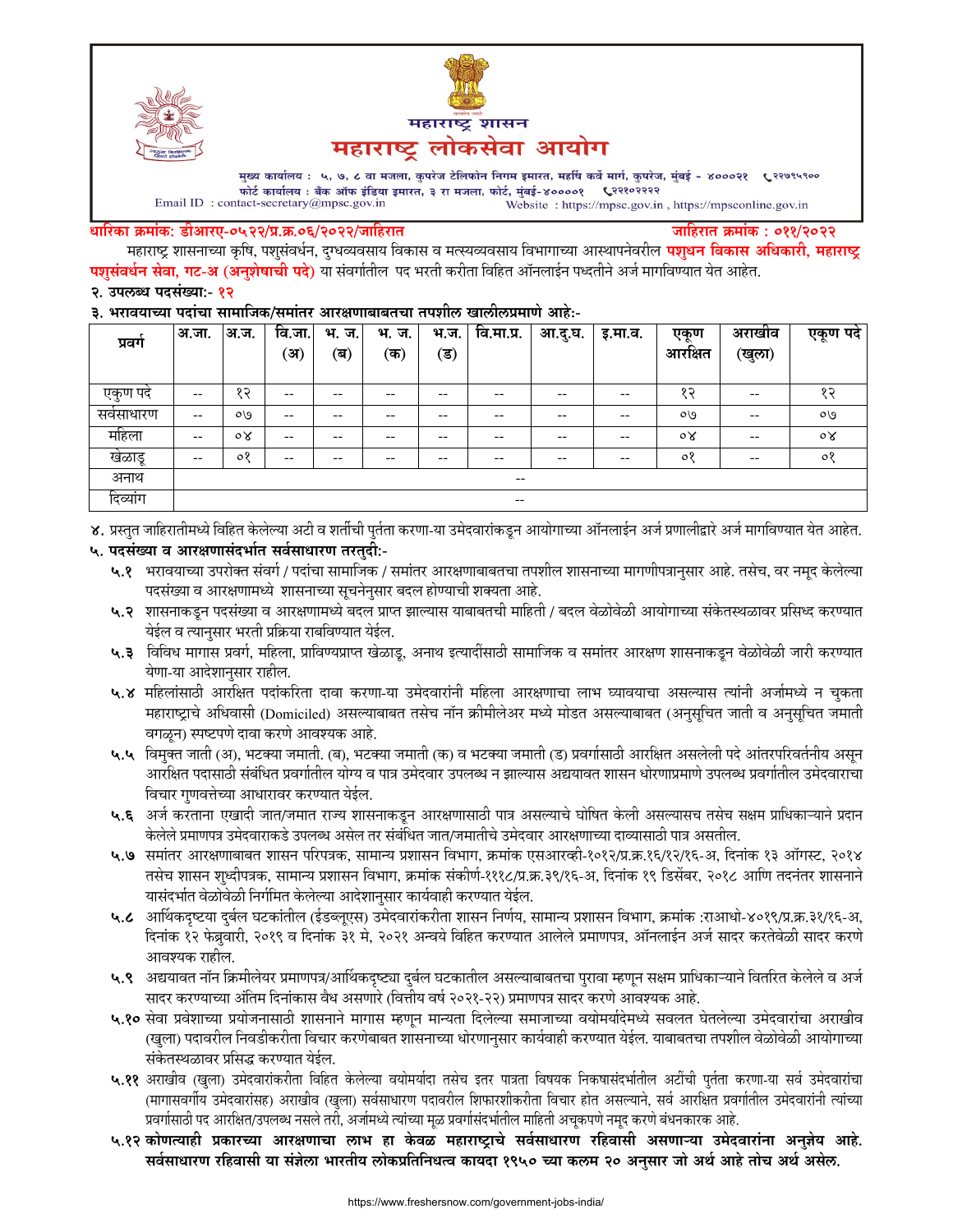- ५.१३ कोणत्याही प्रकारच्या आरक्षणाचा (सामाजिक अथवा समांतर) अथवा सोयी सवलतींचा दावा करणा-या उमेदवाराकडे संबंधित कायदा / नियम / आदेशानुसार विहित नमुन्यातील प्रस्तुत जाहिरातीस अनुसरुन अर्ज स्वीकारण्यासाठी विहित केलेल्या दिनांकापूर्वीचे वैध प्रमाणपत्र उपलब्ध असणे अनिवार्य आहे.
- ५.१४ सामाजिक व समांतर आरक्षणासंदर्भात विविध न्यायालयामध्ये दाखल न्यायप्रविष्ट प्रकरणी अंतिम निर्णयाच्या अधीन राहून पदभरतीची कार्यवाही करण्यात येईल.
- ५.१५ खेळाडू आरक्षण :-
	- ५.१५.१ शासन निर्णय, शालेय शिक्षण व क्रीडा विभाग, क्रमांक: राक्रीधो-२००२/प्र.क्र.६८/क्रीयुसे-२, दिनांक १ जुलै, २०१६, तसेच शासन शुध्दीपत्रक, शालेय शिक्षण व क्रीडा विभाग, क्रमांक:राक्रीधो-२००२/प्र.क.६८/क्रीयुसे-२, दिनांक १८ ऑगस्ट, २०१६, शुध्दीपत्रक क्रमांक:राक्रीधो-२००२/प्र.क्र.६८/क्रीयुसे-२, दिनांक ११ मार्च, २०१९ व शासन शुद्धिपत्रक, शालेय शिक्षण व क्रीडा विभाग, क्रमांक : राक्रीधो-२००२/प्र.क्र.६८/क्रीयसे-२, दिनांक २४ ऑक्टोबर, २०१९ आणि तदनंतर शासनाने यासंदर्भात वेळोवेळी निर्गमित केलेल्या आदेशानुसार प्राविण्य प्राप्त खेळाडू आरक्षणासंदर्भात तसेच वयोमर्यादेतील सवलतीसंदर्भात कार्यवाही करण्यात येईल.
	- ५.१५.२ प्राविण्य प्राप्त खेळाडू व्यक्तींसाठी असलेल्या आरक्षणाचा दावा करणा-या उमेदवारांच्या बाबतीत क्रीडा विषयक विहित अर्हता धारण करीत असल्याबाबत सक्षम प्राधिका-याने प्रमाणित केलेले पात्र खेळाचे प्राविण्य प्रमाणपत्र पूर्व परीक्षेस अर्ज सादर करण्याच्या अंतिम दिनांकाचे किंवा तत्पूर्वीचे असणे बंधनकारक आहे.
	- ५.१५.३ खेळाचे प्राविण्य प्रमाणपत्र योग्य दर्जाचे असल्याबाबत तसेच तो खेळाडू उमेदवार खेळाडूसाठी आरक्षित पदावरील निवडीकरीता पात्र ठरतो, याविषयीच्या पडताळणीकरीता त्यांचे प्राविण्य प्रमाणपत्र संबंधित विभागीय उपसंचालक कार्यालयाकडे पूर्व परीक्षेस अर्ज सादर करण्याच्या दिनांकापूर्वीच सादर केलेले असणे बंधनकारक आहे. अन्यथा प्राविण्य प्राप्त खेळाडूसाठी आरक्षणाकरीता पात्र समजण्यात येणार नाही.
	- ५.१५.४ कागदपत्रे पडताळणी/मुलाखतीच्यावेळी खेळाडू उमेदवारांनी विहित अर्हता धारण करीत असल्याबाबत सक्षम प्राधिका-याने प्रमाणित केलेले प्राविण्य प्रमाणपत्र तसेच त्यांचे प्राविण्य प्रमाणपत्र योग्य असल्याबाबत तसेच खेळाडू कोणत्या संवर्गातील खेळाडूसाठी आरक्षित पदावरील निवडीकरीता पात्र ठरतो, याविषयीचा सक्षम प्राधिका-याने प्रदान केलेले प्राविण्य प्रमाणपत्र पडताळणीबाबतचा अहवाल सादर केला तरच उमेदवारांचा संबंधित संवर्गातील खेळाडूसाठी आरक्षित पदावर शिफारशी/नियुक्तीकरीता विचार करण्यात येईल.
	- ५.१५.५ एकापेक्षा जास्त खेळांची प्राविण्य प्रमाणपत्रे असणा-या खेळाडू उमेदवाराने एकाच वेळेस सर्व खेळांची प्राविण्य प्रमाणपत्रे प्रमाणित करण्याकरीता संबंधित उपसंचालक कार्यालयाकडे सादर करणे बंधनकारक आहे.

## ५.१६ दिव्यांग आरक्षण:-

- ५.१६.१ दिव्यांग व्यक्ती हक्क अधिनियम २०१६ च्या आधारे शासन निर्णय सामान्य प्रशासन विभाग, क्रमांक दिव्यांग २०१८/प्र.क्र.११४/१६ अ, दिनांक २९ मे, २०१९ तसेच यासंदर्भात शासनाकडून वेळोवेळी जारी करण्यात आलेल्या आदेशानुसार दिव्यांग व्यक्तींच्या आरक्षणासंदर्भात कार्यवाही करण्यात येईल.
- ५.१६.२ शासन निर्णय, कृषि, पशुसंवर्धन, दुग्धव्यवसाय विकास व मत्स्यव्यवसाय विभाग क्रमांक: पसंप्र-२०११/प्र.क्र.२३२/पदुम-१, दिनांक १८ फेब्रुवारी, २०२१ अन्वये खालील दिव्यांग प्रवर्गातील व्यक्ती / उमेदवार सदर पदाकरीता अर्ज करण्यास पात्र आहेत:-

(?) Deaf, Hard Hearing, (?) One Arm, Both Arms, One Leg, One Arm One Leg, Dwarfism, Acid Attack Victim, (3) Autism Spectrum Disorder (M), Special Learning Disability, Mental Illness, (Y) Multiple Disabilities involving (?) to (?)

- ५.१६.३ दिव्यांग व्यक्तींसाठी असलेली पदे भरावयाच्या एकृण पदसंख्येपैकी असतील.
- ५.१६.४ दिव्यांग व्यक्तींची संबंधित संवर्ग/पदाकरीता पात्रता शासनाकडून वेळोवेळी निर्गमित केलेल्या आदेशानुसार राहील.
- ५.**१६.५** दिव्यांग व्यक्तींसाठी आरक्षित पदांवर शिफारस करताना उमेदवार कोणत्या सामाजिक प्रवर्गातील आहे, याचा विचार न करता दिव्यांग गुणवत्ता क्रमांकानुसार त्यांची शिफारस करण्यात येईल.
- ५.१६.६ संबंधित दिव्यांगत्वाच्या प्रकारचे किमान ४०% दिव्यांगत्वाचे प्रमाणपत्र धारक उमेदवार / व्यक्ती आरक्षण तसेच नियमानुसार अनुज्ञेय सोयी / सवलतीसाठी पात्र असतील.
- ५.१६.७ लक्षणीय दिव्यांगत्व असलेले उमेदवार / व्यक्ती खालील सवलतींच्या दाव्यास पात्र असतील:-

(१) दिव्यांगत्वाचे प्रमाण किमान ४०% अथवा त्यापेक्षा जास्त असल्यास तसेच पद लक्षणीय दिव्यांग व्यक्तींसाठी आरक्षित असल्यास नियमानुसार अनुज्ञेय आरक्षण व इतर सोयी सवलती.

(२) दिव्यांगत्याचे प्रमाण किमान ४०% अथवा त्यापेक्षा जास्त असल्यास तसेच पद संबंधित दिव्यांग प्रकारासाठी सुनिश्चित केले असल्यास नियमानुसार अनुज्ञेय सायी सवलती

- ५.१६.८ लक्षणीय दिव्यांग व्यक्तींसाठी असलेल्या वयोमर्यादेचा अथवा इतर कोणत्याही प्रकारचा फायदा घेऊ इच्छिणा-या उमेदवारांनी शासन निर्णय, सार्वजनिक आरोग्य विभाग, क्रमांक अप्रकि-२०१८/प्र.क्र.४६/आरोग्य-६, दिनांक १४ सप्टेंबर, २०१८ मधील आदेशानुसार केंद्र शासनाच्या www.swavlambancard.gov.in अथवा SADM या संगणकीय प्रणालीदवारे वितरित करण्यात आलेले नवीन नमुन्यातील दिव्यांगत्वाचे प्रमाणपत्र सादर करणे अनिवार्य आहे.
- ५.१६.९ लक्षणीय दिव्यांगत्व असणा-या उमेदवारांना अर्जामध्ये नमूद केलेला दिव्यांगत्वाचा प्रकार / उप प्रकार बदलणे अनुज्ञेय नाही.

#### ५.१७ अनाथ आरक्षण :-

- ५.१७.१ अनाथ व्यक्तींचे आरक्षण शासन निर्णय, महिला व बालविकास विभाग, क्रमांक: अनाथ-२०१८/प्र.क्र.१८२/का-०३, दिनांक २३ ऑगस्ट, २०२१ तसेच यासंदर्भात शासनाकडून वेळोवेळी जारी करण्यात येणा-या आदेशानुसार राहील.
- ५.१७.२ अनाथांसाठी आरक्षित पदावर गुणवत्तेनुसार निवड झालेल्या उमेदवारांचा समावेश उमेदवार ज्या सामाजिक प्रवर्गाचा आहे; त्या प्रवर्गातून करण्यात येईल.
- ५.१७.३ प्रस्तुत पदासाठी अर्जाद्वारे अनाथ आरक्षणाचा दावा केलेल्या उमेदवारांनी त्यांचेकडे सद्यस्थितीत उपलब्ध असलेले प्रमाणपत्र सादर करणे अनिवार्य आहे. तसेच दिनांक २३ ऑगस्ट, २०२१ रोजीच्या शासन निर्णयाद्वारे विहित करण्यात आलेल्या कार्यपद्धतीनुसार सुधारित नमुन्यातील अनाथ प्रमाणपत्र व महाराष्ट्र राज्याचे अधिवास प्रमाणपत्र आयोगाकडून निश्चित करण्यात येणाऱ्या विहित कालावधीत सादर करणे आवश्यक राहील. अन्यथा अनाथ आरक्षणाचा दावा विचारात घेतला जाणार नाही.

#### ६. वेतनश्रेणी :-

स्तर एस-२० रुपये ५६,१००/- ते रुपये १,७७,५००/- अधिक नियमानुसार अनुज्ञेय भत्ते.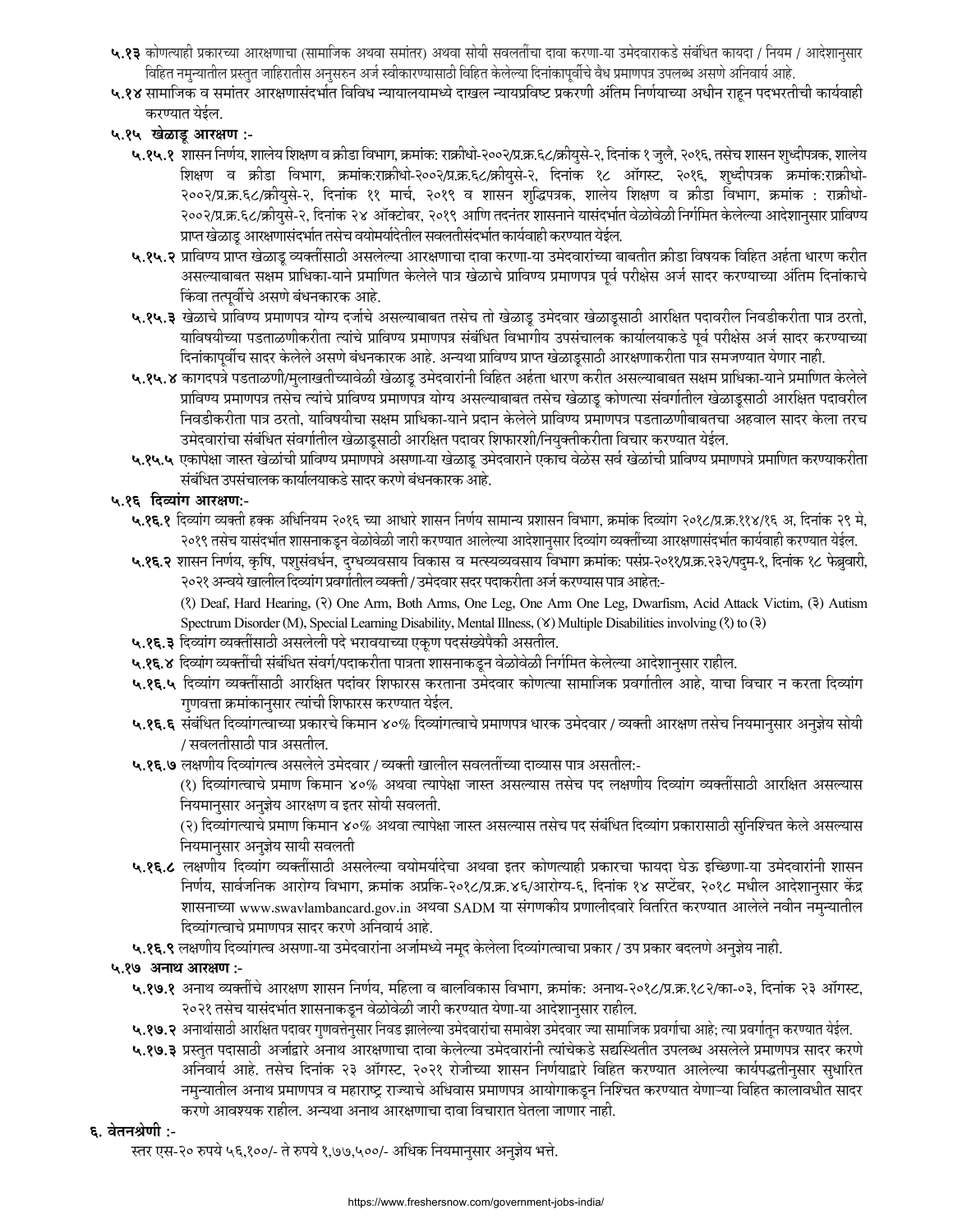७. पात्रता :-

#### ७.१ भारतीय नागरिकत्व

#### ७.२ वयोमर्यादा:-

| वयामयादा       | किमान      | कमाल वय              |          |        |                          |                                      |              |         |  |
|----------------|------------|----------------------|----------|--------|--------------------------|--------------------------------------|--------------|---------|--|
| गणण्याचा       | अमागास /   | अराखीव<br>मागासवगीय/ |          |        | प्राविण्य प्राप्त खेळाडू | माजी सैनिक, आणिबाणी व                | दिव्यांग     |         |  |
| दिनांक         | मागासवगीय/ | (खुला)               | आ.दू.घ./ |        |                          | अल्पसेवा राजदिष्ट अधिकारी            |              | उमेदवार |  |
|                | आ. दु. घ.  |                      | अनाथ     | अराखीव | मागासवगाय/               | अराखीव                               | मागासवगीय/   |         |  |
|                |            |                      |          | (खुला) | आ.द.घ./ अनाथ             | (खुला)                               | आ.द.घ./ अनाथ |         |  |
| १ जून,<br>२०२२ | १८         | $- -$                | ४३       | $- -$  | ४३                       | सैनिकी सेवेचा कालावधी अधिक<br>३ वर्ष |              | ४५      |  |

- ७.२.१ महाराष्ट्र शासनाच्या कर्मचा-यांना उच्च वयोमर्यादा लागू नाही.
- ७.२.२ मागासवर्गीय उमेदवार, दिव्यांग आणि खेळाडू यांना असलेली वयोमर्यादेतील शिथिलतेची सवलत यापैकी कोणतेही अधिकत्तम असलेली एकच सवलत देय राहील.
- ७.२.३ असाधारण शैक्षणिक अर्हता किंवा अनुभव किंवा दोन्ही धारण करणाऱ्या उमेदवारांच्या बाबतीत उच्च वयोमर्यादा शिथिलक्षम राहील. परंतु, आयोगाच्या कार्यनियमावलीतील तरतुदीनुसार जेव्हा मुलाखतीसाठी पुरेसे उमेदवार प्राप्त होत नसतील, तेव्हाच सदर तरतुद विचारात घेतला जाईल.
- ७.२.४ अशा प्रत्येक प्रकरणी उपलब्ध उमेदवारांच्या उच्चतम शैक्षणिक अर्हतेच्या दोन स्तर उच्च शैक्षणिक अर्हताप्राप्त उमेदवारच वयोमर्यादेत सवलतीकरीता विचारात घेतले जातील.
- ७.२.५ अनुभवाच्या संदर्भात ज्या पदावरील किमान अनुभव मागितला असेल त्यापेक्षा वरिष्ठ पदावरील अनुभव वयोमर्यादा शिथिल करण्याकरीता विचारात घेतला जाईल.
- ७.२.६ शासन निर्णय, सामान्य प्रशासन विभाग, क्रमांक एसआरव्ही-२०२१/प्र.क्र.६१/कार्या-१२, दिनांक १७ डिसेंबर, २०२१ अनुसार दिनांक १ मार्च, २०२० ते दिनांक १७ डिसेंबर, २०२१ या कालावधीत वयाधिक ठरणारे उमेदवार अर्ज करण्यास पात्र असतील.

# ८. शैक्षणिक अर्हता:-

८.१ शैक्षणिक अर्हता:- पशुवैद्यकशास्त्र किंवा पशुवैद्यकशास्त्र व पशुसंवर्धन यामधील पदवी

# ८.२ शैक्षणिक अर्हता गणना करण्याचा दिनांक:-

- ८.२.१ प्रस्तुत जाहिरातीस अनुसरुन अर्ज सादर करण्यासाठी विहित केलेल्या अंतिम दिनांकास संबंधित शैक्षणिक अर्हता धारण करणे आवश्यक आहे.
- ८.२.२ राज्य पशुवैद्यक परिषद / भारतीय पशुवैद्यक परिषद कायदा, १९८४ नुसार नोंदणी असणे आवश्यक असून नोंदणी क्रमांक अर्जामध्ये नमूद करणे अनिवार्य आहे.
- **९. कर्तव्ये व जबाबदा-या:** प्रस्तुत पदाच्या कर्तव्ये व जबाबदा-या याबाबतचा तपशील आयोगाच्या <u>https://mpsc.gov.in</u> या संकेतस्थळावर उपलब्ध आहे.

# १०. निवडप्रकिया:-

- १०.१ प्रस्तुत जाहिरातीमध्ये नमूद केलेली शैक्षणिक अर्हता, अनुभव इत्यादी अर्हता किमान असून, किमान अर्हता धारण केली म्हणून उमेदवार मुलाखतीस बोलाविण्याकरिता पात्र असणार नाही.
- १०.२ जाहिरातीस अनुसरून प्राप्त अर्जाची संख्या आयोगाच्या कार्यनियमावलीतील तरतुदीनुसार वाजवी प्रमाणापेक्षा जास्त असेल आणि अर्ज सादर केलेल्या सर्व पात्र उमेदवारांच्या मुलाखती घेणे सोयीस्कर नसल्यास मुलाखतीसाठी उमेदवारांची संख्या मर्यादित करण्याच्या दृष्टीने जाहिरातीमध्ये नमूद शैक्षणिक अर्हता आणि/अथवा अनुभव यापेक्षा अधिक शैक्षणिक अर्हता/अनुभव किंवा अन्य योग्य निकष यांच्या आधारे अथवा चाळणी परीक्षेद्वारे मुलाखतीस पात्र उमेदवारांची संख्या मर्यादित करण्यात येईल.
- १०.३ चाळणी परीक्षा घेण्याचे निश्चित झाल्यास, अर्हता आणि / अथवा अनुभव शिथिल केला जाणार नाही.
- १०.४ चाळणी परिक्षेचा अभ्यासक्रम, परीक्षेचे माध्यम व इतर बाबी (लागू असल्यास) आयोगाच्या संकेतस्थळावर प्रसिध्द करण्यात येतील.
- १०.५ चाळणी परीक्षा घेतल्यास चाळणी परीक्षेचे गुण व मुलाखतीचे गुण एकत्रितरित्या विचारात घेऊन तर चाळणी परीक्षा न झाल्यास केवळ मुलाखतीच्या गुणांच्या आधारे उमेदवाराची शिफारस करण्यात येईल.
- १०.६ मुलाखतीमध्ये किमान ४१% व त्यापेक्षा जास्त गुण मिळविणाऱ्या उमेदवारांचाच शिफारशीसाठी विचार केला जाईल.
- १०.७ सेवा भरतीची संपूर्ण निवड प्रक्रिया पशुधन विकास अधिकारी (सेवाप्रवेश नियम) १९८८ अथवा तद्नंतर शासनाकडून वेळोवेळी करण्यात येणा-या सुधारणा तसेच आयोगाकडून वेळोवेळी सुधारण्यात येणा-या कार्यानयमावलीतील तरतुदीनुसार राबविण्यात येईल.

# ११. अर्ज करण्याची पध्दत :-

# ११.१ अर्ज सादर करण्याचे टप्पे :-

- **११.१.१** आयोगाच्या ऑनलाईन अर्ज प्रणालीवर यापुर्वी विहित पध्दतीने नोंदणी केली नसल्यास नोंदणी करुन खाते (Profile) तयार करणे.
- ११.१.२ खाते तयार केलेले असल्यास व ते अदययावत करण्याची आवश्यकता असल्यास अद्ययावत करणे.
- ११.१.३ विहित कालावधीत तसेच विहित पध्दतीने आवश्यक कागदपत्रे अपलोड करून अर्ज सादर करणे.
- ११.१.४ परीक्षा शुल्काचा भरणा विहित पध्दतीने करणे.

## ११.२ विहित प्रमाणपत्र/कागदपत्रे अपलोड करणे.

**११.२.१** प्रोफाईलद्वारे केलेल्या विविध दाव्यांच्या अनुषंगाने उमेदवाराची पात्रता अजमावल्यानंतर (Check eligibility) उमेदवार जाहिरातीनुसार पात्र ठरत असल्यास अर्ज सादर करताना खालील कागदपत्रे/प्रमाणपत्रे (लागू असलेली) अपलोड करावी लागतील:-

| अ. क्र. | प्रमाणपत्र/कागदपत्र                                        | फाइल       | किमान फाईल | कमाल फाइल |
|---------|------------------------------------------------------------|------------|------------|-----------|
|         |                                                            | फॉर्मेट    | साईज (KB)  | साईज (KB) |
|         | अजोतील नावाचा पुरावा (एस.एस.सी. अथवा तत्सम शैक्षणिक अहेता) | <b>PDF</b> | 40         | 400       |
|         | वयाचा परावा                                                | <b>PDF</b> | 40         | 000       |
|         | शैक्षोणक अहेता इत्यादोचा पुरावा                            | <b>PDF</b> | 40         | 000       |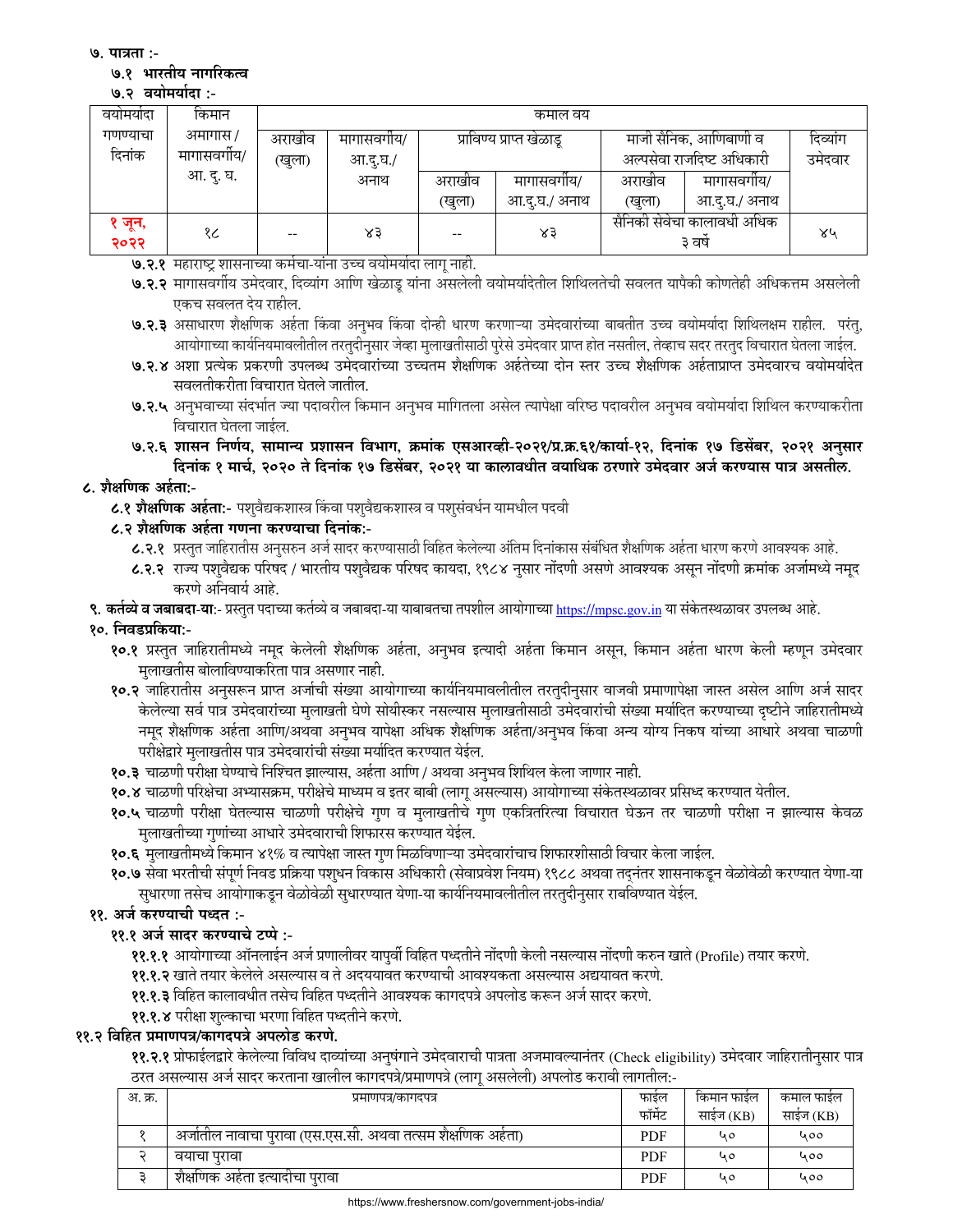| $\boldsymbol{\lambda}$ | सामाजिकदृष्टया मागासवर्गीय असल्याबाबतचा पुरावा                                                         | <b>PDF</b> | 40 | 400 |
|------------------------|--------------------------------------------------------------------------------------------------------|------------|----|-----|
| ५                      | आर्थिकदृष्टया दुर्बल घटकातील असल्याबाबतचा पुरावा                                                       | <b>PDF</b> | ५० | 400 |
| ξ.                     | अद्ययावत नॉन-क्रिमीलेयर प्रमाणपत्र                                                                     | <b>PDF</b> | 40 | 400 |
| ٯا                     | पात्र दिव्यांग व्यक्ती असल्याचा पुरावा                                                                 | <b>PDF</b> | 40 | 400 |
| $\epsilon$             | पात्र माजी सैनिक असल्याचा पुरावा                                                                       | <b>PDF</b> | 40 | 400 |
| ৎ                      | अनाथ आरक्षणाकरीता पात्र असल्याचा पुरावा                                                                | <b>PDF</b> | 40 | 400 |
| १०                     | खेळाडू आरक्षणाकरीता पात्र असल्याचा पुरावा                                                              | <b>PDF</b> | 40 | 400 |
| ११                     | खेळाडू, दिव्यांग, माजी सैनिक आरक्षणाचा दावा असल्यास अधिवास प्रमाणपत्र                                  | <b>PDF</b> | 40 | 400 |
| १२                     | एस.एस.सी. नावात बदल झाल्याचा पुरावा                                                                    | <b>PDF</b> | 40 | 400 |
| १३                     | मराठी भाषेचे ज्ञान असल्याचा पुरावा                                                                     | <b>PDF</b> | 40 | 400 |
| १४                     | लहान कुटुंबाचे प्रतिज्ञापन                                                                             | <b>PDF</b> | 40 | 400 |
| १६                     | राज्य शासकीय कर्मचारी यांच्याकरीता वयोमर्यादेतील सवलतीचा दावा असल्यास सादर<br>करावयाचे प्रमाणपत्र      | <b>PDF</b> | 40 | 400 |
| १७                     | राज्य पशुवैद्यक परिषद / भारतीय पशुवैद्यक परिषद कायदा, १९८४ नुसार नोंदणी<br>केलेल्या प्रमाणपत्राची प्रत | <b>PDF</b> | 40 | 400 |

- ११.२.२ उपरोक्त प्रमाणपत्र/कागदपत्रे आयोगाच्या संकेतस्थळावरील 'उमेदवारांना सर्वसाधारण सूचना' प्रकरण क्रमांक चार मध्ये नमूद केल्याप्रमाणे असणे अनिवार्य आहे.
- ११.२.३ संबंधित जाहिरातीस अनुसरुन विहित निकष/पात्रता तसेच प्रोफाईलमधील दाव्यांच्या अनुषंगाने प्रमाणपत्रे/कागदपत्रे अपलोड करावी लागतील. प्रोफाईलमधील विविध दाव्यांच्या अनुषंगाने अपलोड करावयाची संबधित कागदपत्रे प्रणालीद्वारे अर्ज सादर करताना प्रदर्शित होतील.
- ११.२.४ पात्रतेसंदर्भातील विविध दाव्यांच्या अनुषंगाने प्रमाणपत्रे/कागदपत्रे अपलोड केल्याशिवाय अर्ज सादर करता येणार नाही.

## ११.३ सर्वसाधारण :-

- **(एक)** अर्ज आयोगाच्या ऑनलाईन अर्ज प्रणालीद्वारे फक्त ऑनलाईन पद्धतीने स्वीकारण्यात येतील.
- (दोन) अर्ज सादर करण्याकरीता संकेतस्थळ :- https://mpsconline.gov.in
- (तीन) ऑनलाईन पद्धतीने अर्ज सादर करण्याच्या सविस्तर सूचना आयोगाच्या https://mpsconline.gov.in तसेच https://mpsc.gov.in या संकेतस्थळावर उपलब्ध आहेत.
- (चार) आयोगास अर्ज सादर केल्यानंतर विहित मुदतीत परीक्षा शुल्क भरल्याशिवाय अर्ज विचारात घेतला जाणार नाही.

## ११.४ अर्ज सादर करण्याचा कालावधीः-

# दिनांक १५ फेब्रुवारी, २०२२ रोजी १४.०० वाजल्यापासून दिनांक ७ मार्च, २०२२ रोजी २३.५९ वाजेपर्यंत.

## ११.५ शुल्क (रुपये) :-

- **(एक)** मागासवर्गीय / आर्थिक दुर्बल घटक / अनाथ **रुपये २९४/**-
- **(दोन)** उपरोक्त परीक्षा शुल्काव्यतिरिक्त बँक चार्जेस तसेच त्यावरील देय कर अतिरिक्त असतील.
- (**तीन**) परीक्षा शुल्क ना-परतावा (Non-refundable) आहे.

# ११.६ परीक्षा शुल्काचा भरणा करण्याकरीता खाली नमूद केलेल्या पद्धतींचा अवलंब करावा:-

- **(एक)** शुल्क भरण्याकरीता मुख पृष्ठावरील 'माझे खाते' या लिंक वर क्लिक करावे.
- (**दोन**) 'माझे खाते' या लिंक वर क्लिक केल्यानंतर अर्ज केलेल्या पदांची यादी शुल्क भरल्याच्या / न भरल्याच्या नोंदीसह दिसेल. 'Unpaid' लिहिलेल्या जाहिरात / पद / परीक्षेसमोर ' Pay Now' अशी लिंक उपलब्ध असेल.
- (**तीन**) 'Pay Now' या लिंक वर क्लिक केल्यानंतर दोन पर्याय उपलब्ध होतील:- (१) ऑनलाईन पेमेंट (२) चलनाद्वारे
- (**चार**) क्रेडिट कार्ड, डेबिट कार्ड अथवा नेटबँकिंगच्या सहाय्याने ऑनलाईन परीक्षा शुल्क अदा करता येईल.
- **(पाच)** ऑनलाईन पध्दतीने परीक्षा शुल्काचा भरणा केल्यानंतर उमेदवाराला त्याच्या प्रोफाईलमध्ये परीक्षा शुल्काचा भरणा झाला आहे किंवा कसे याची स्थिती (status) लगेचच अवगत होईल. ऑनलाईन पध्दतीने परीक्षा शुल्क भरले असल्याबाबत Logout करण्यापूर्वीच खात्री करणे अथवा परीक्षा शुल्काचा भरणा झाल्याबाबतची स्थिती उपलब्ध नसल्यास पुन्हा शुल्क भरण्याची अथवा चलन घेण्याबाबतची कार्यवाही प्रस्तुत परीक्षेच्या अर्ज सादर करण्याच्या अंतिम दिनांकापूर्वीच करणे आवश्यक आहे.
- **(सहा)** ऑनलाईन पध्दतीने परीक्षा शुल्काचा भरणा करताना बँकेकडून व्यवहार (Transaction) पूर्ण झाला असल्याबाबत खात्री करण्याची जबाबदारी उमेदवाराची आहे. कोणत्याही कारणास्तव व्यवहार अयशस्वी ठरल्यास यासंदर्भातील तक्रारीची आयोगाकडून दखल घेतली जाणार नाही.
- (**सात**) चलनाद्वारे परीक्षा शुल्क भरण्याचा पर्याय निवडल्यास, उपलब्ध होणा-या चलनाची प्रत घेऊन भारतीय स्टेट बॅकेच्या कोणत्याही शाखेत, बँकेच्या कार्यालयीन वेळेत शुल्काचा भरणा केला जाऊ शकतो.
- (**आठ**) भारतीय स्टेट बँकेमध्ये चलनाद्वारे शुल्क भरण्याचा पर्याय निवडल्यास अर्ज सादर केल्याच्या दोन तासानंतर अथवा शेवटच्या दिवशी अर्ज सादर केल्यास त्यापुढील कामकाजाच्या दिवशी बँकेच्या कार्यालयीन वेळेत परीक्षा शुल्क भरणे आवश्यक आहे.
- (नऊ) ऑनलाईन परीक्षा शुल्क भरण्याकरीता विहित अंतिम दिनांक ७ मार्च, २०२२ रोजी २३.५९ वाजेपर्यंत.
- (दहा) भारतीय स्टेट बँकेमध्ये चलनाद्वारे परीक्षा शुल्क भरावयाचे झाल्यास चलनाची प्रत घेणे याकरीता विहित अंतिम दिनांक ९ मार्च, २०२२ रोजी २३.५९ वाजेपर्यंत.
- (अकरा) चलनाद्वारे परीक्षाशुल्क भरावयाचे झाल्यास भारतीय स्टेट बँकेमध्ये शुल्क भरण्याचा अंतिम दिनांक १० मार्च, २०२२ बँकेच्या कार्यालयीन वेळेत.